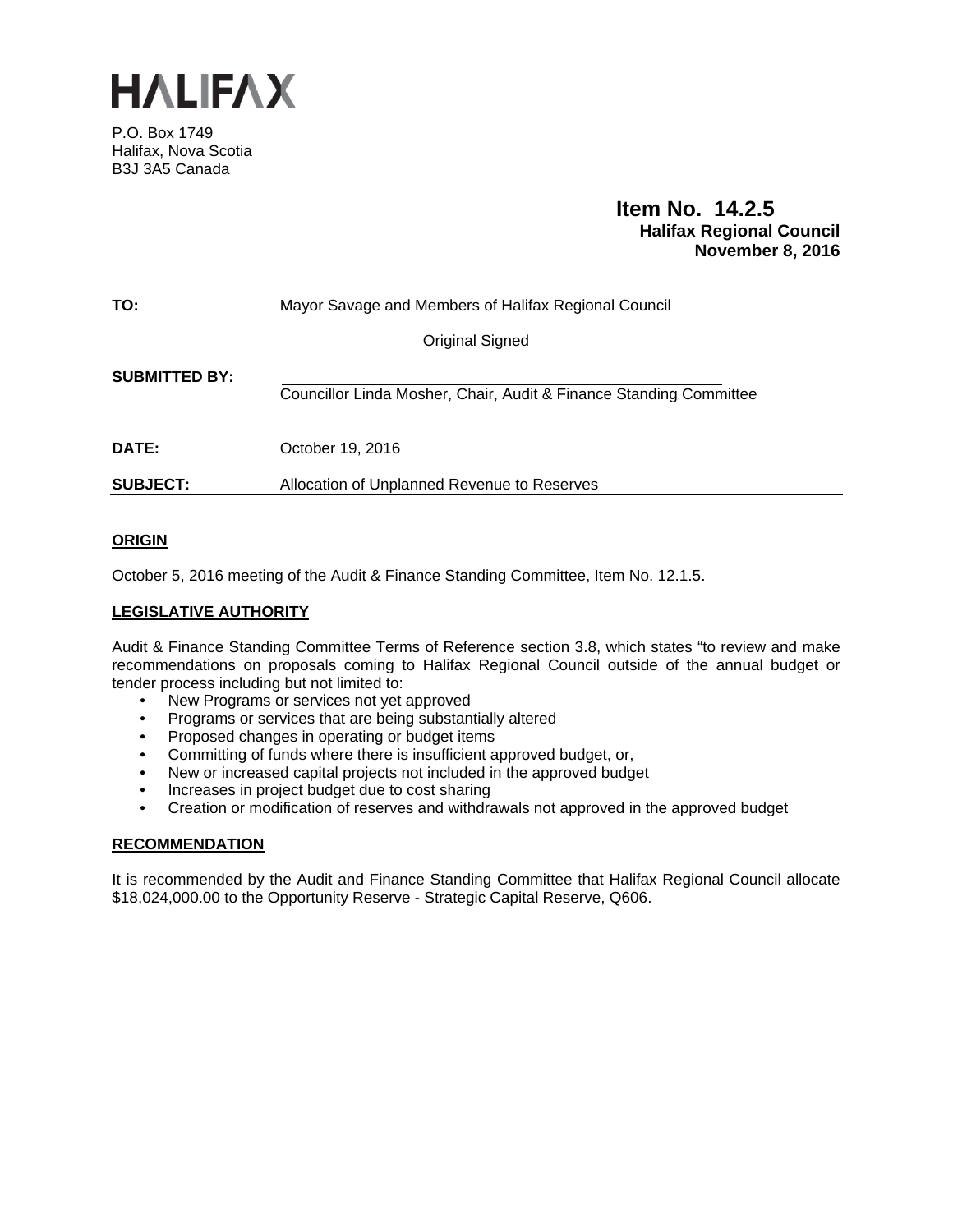## **BACKGROUND**

A staff report dated September 28, 2016 pertaining to the Allocation of Unplanned revenue related to the Citadel Payment in Lieu of Taxes (PILT) settlement was before the Audit & Finance Standing Committee for consideration at its meeting held on October 5, 2016.

For further information, please refer to the attached staff report dated September 28, 2016.

### **DISCUSSION**

The Audit & Finance Standing Committee reviewed the staff report dated September 28, 2016 at its meeting held on October 5, 2016 and forwarded the recommendation to Halifax Regional Council as outlined in this report.

### **FINANCIAL IMPLICATIONS**

As outlined in the attached staff report dated September 28, 2016.

### **RISK CONSIDERATION**

As outlined in the attached staff report dated September 28, 2016.

## **COMMUNITY ENGAGEMENT**

The Audit & Finance Standing Committee meetings are open to public attendance, a live webcast is provided of the meeting, and members of the public are invited to address the Committee for up to five minutes at the end of each meeting during the Public Participation portion of the meeting. The agenda, reports, and minutes of the Audit & Finance Standing Committee are posted on Halifax.ca

### **ENVIRONMENTAL IMPLICATIONS**

Not applicable.

## **ALTERNATIVES**

The Audit & Finance Standing Committee did not discuss alternatives.

## **ATTACHMENTS**

1. Staff report dated September 28, 2016

A copy of this report can be obtained online at http://www.halifax.ca/council/agendasc/cagenda.php then choose the appropriate meeting date, or by contacting the Office of the Municipal Clerk at 902.490.4210, or Fax 902.490.4208.

Report Prepared by: Liam MacSween, Legislative Assistant, 902.490.6521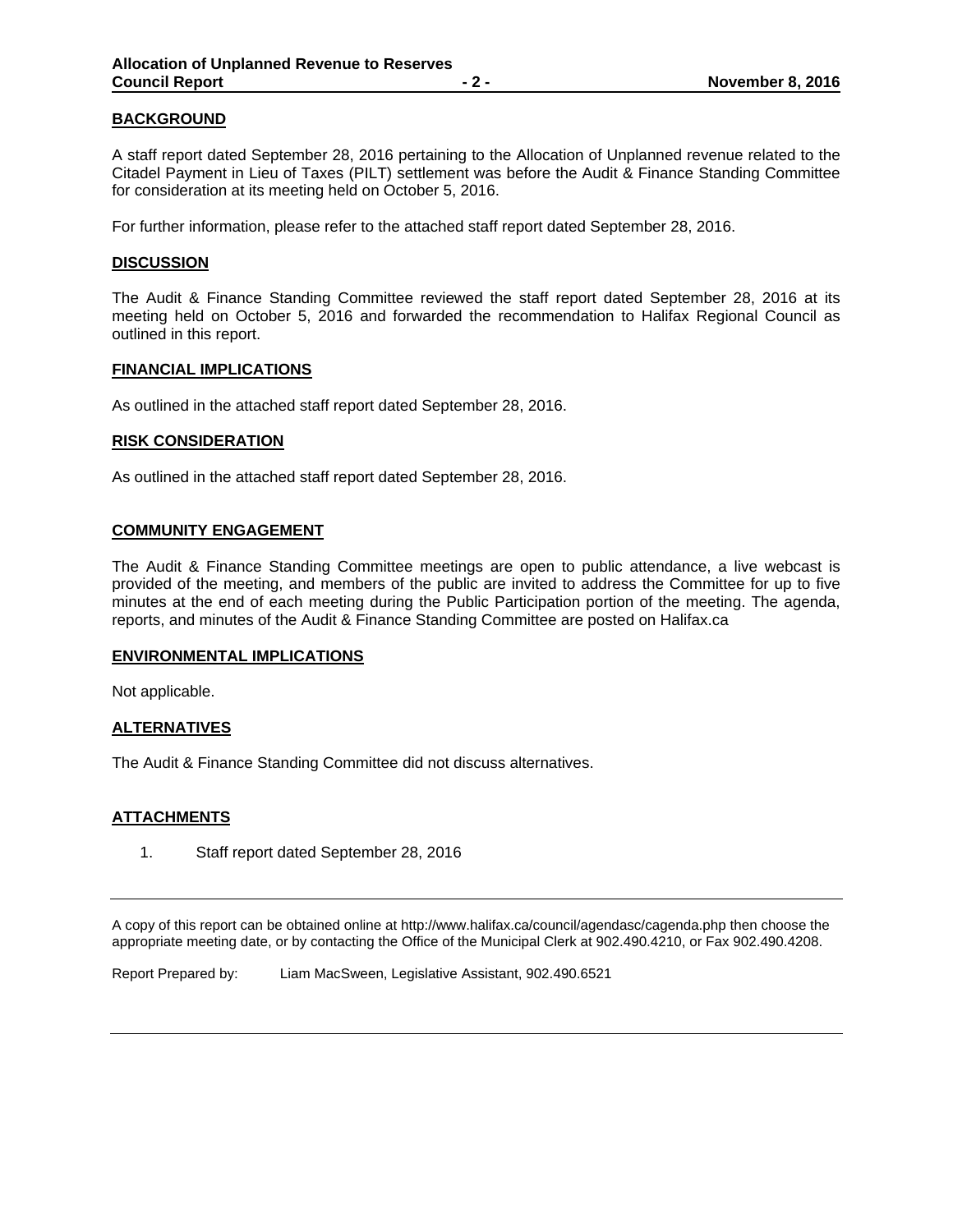**Attachment 1**



P.O. Box 1749 Halifax, Nova Scotia B3J 3A5 Canada

# Item No. 12.1.5 Audit & Finance Standing Committee October 5, 2016

TO: Chair and Members of Audit & Finance Standing Committee

SUBMITTED BY: J. Criginal Signed

Jacques Dubé, Chief Administrative Officer

**Original Signed** 

Amanda Whitewood, Director, Finance and Information, Communication & Technology/CEO

DATE: September 28, 2016

SUBJECT: Allocation of Unplanned Revenue to Reserves

ORIGIN

On September 6, 2016, Council approved a settlement with the Federal Government concerning a long standing dispute over payment in lieu of taxes due for the Citadel. At the meeting, Council directed "staff to report back t this settlement to reserves at the later of the December 7, 2016 meeting or when Attachment 1 is declassified, and that Audit and Finance make a recommendation to Regional Council on such allocation in accordance with Fina

## LEGISLATIVE AUTHORITY

Halifax Charter, section 93(1) - The Council shall make estimates of the sums that are required by the Municipality for the fiscal year; Halifax Charter, section 79(1) - Specifies areas that the Council may expend money r

## **RECOMMENDATION**

It is recommended that the Audit and Finance Standing Committee recommend to Council that the amount of \$18,024,000 be allocated to the Opportunity Reserve - Strategic Capital Reserve, Q606.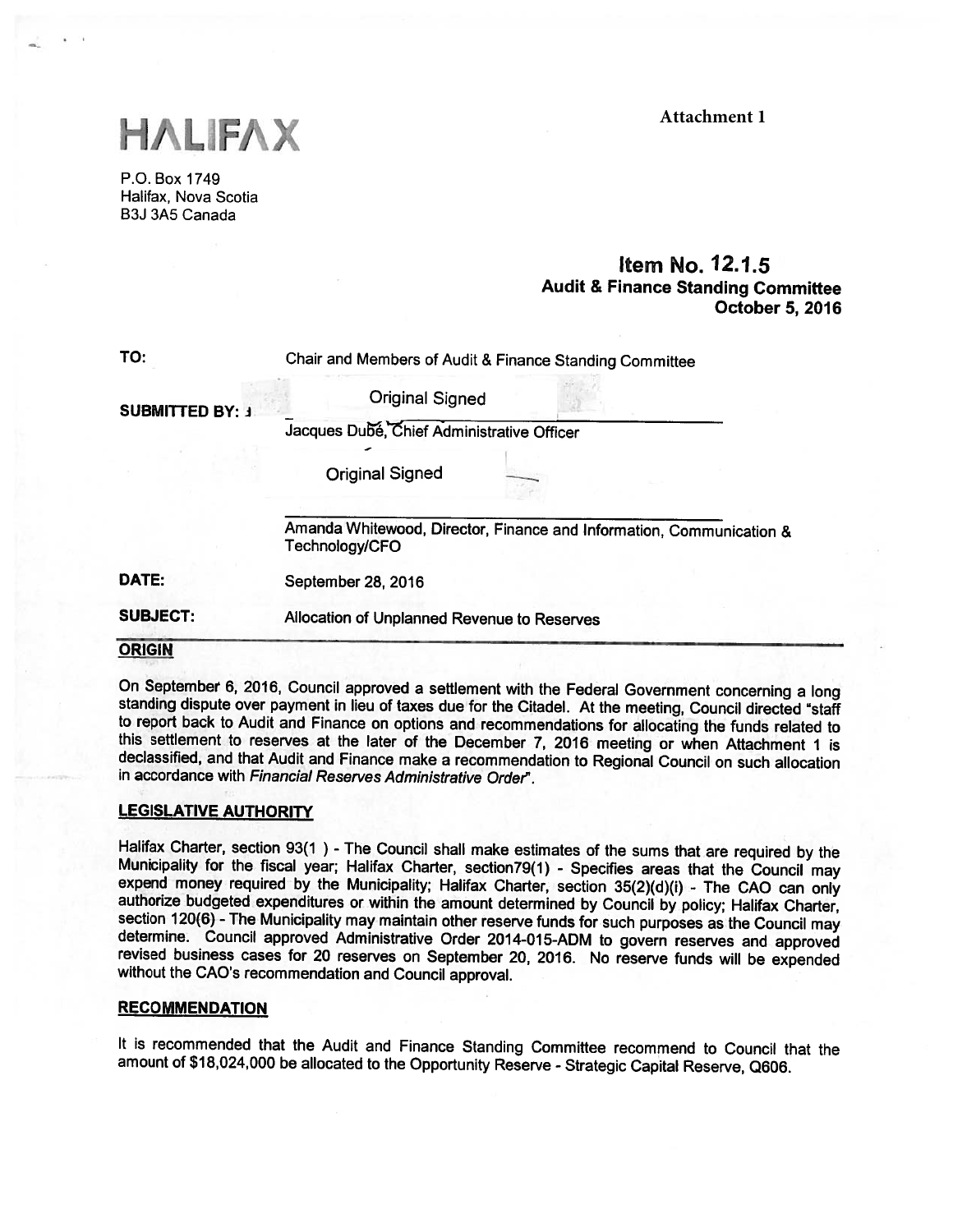#### **BACKGROUND**

On September 6, 2016, Council reviewed and approve<sup>d</sup> <sup>a</sup> settlement agreemen<sup>t</sup> with the Federal Government concerning <sup>a</sup> long standing dispute concerning the Payment in Lieu of Taxes (PILT) related to the Citadel.

Council directed staff to repor<sup>t</sup> back to Audit and Finance Standing Committee on options and recommendations for allocating the funds related to this settlement to reserves.

#### **DISCUSSION**

The settlement has resulted in <sup>a</sup> one-time improvement in our financial position in the 2016/17 fiscal year of \$18,024,000. This improvement provides Council with many opportunities ranging from allocating all of the \$18,024,000 to our operating accounts to fund initiatives or projects, to allocating the full amount to reserves. It is also possible to choose <sup>a</sup> combination of these options, keeping in mind that any allocation to improve service levels within the operating budget will likely cause the need to increase tax revenues in coming years. The funding is not recurring and is therefore not an ideal match for recurring operating costs.

In providing advice to the Audit and Finance Standing Committee, our starting point was to review the reserves to determine if any of the <sup>20</sup> reserves approve<sup>d</sup> by Council on September 20, <sup>2016</sup> were significantly underfunded. While we have not completed the detailed cash flow analysis or determined the minimum and maximum balances for each reserve, we do know that the March 31, <sup>2017</sup> balance is projected to decline by 45% from the opening balance. This was reported to Audit and Finance and Council at year end and at the Q1 report and is based on Council-approved withdrawals and planned deposits.

| <b>Reserves</b>             | Opening<br><b>Balance as of</b><br>April 1, 2016 | <b>Transfers</b><br><b>Into Reserve</b> | <b>Transfers</b><br>Out of<br>Reserve | <b>Current</b><br><b>Balance as of</b><br>August 31,<br>2016 | Pending<br>Revenue<br>(contribution<br>and or<br>interest) | Pending<br><b>Expenditures</b> | Projected<br><b>Available</b><br><b>Balance</b><br>March 31,<br>2017 |
|-----------------------------|--------------------------------------------------|-----------------------------------------|---------------------------------------|--------------------------------------------------------------|------------------------------------------------------------|--------------------------------|----------------------------------------------------------------------|
| <b>Risk Reserve</b>         | 17,697,627                                       | 76,696                                  | (1,213,000)                           | 16,561,323                                                   | 95,604                                                     | (903.845)                      | 15,753,082                                                           |
| <b>Obligation Reserve</b>   | 73,137,220                                       | 6,645,628                               | (9.771, 289)                          | 70,011,559                                                   | 13,085,698                                                 | (49,388,496)                   | 33,708,761                                                           |
| Opportunity Reserve         | 105,830,937                                      | 20,694,066                              | (18, 879, 733)                        | 107,645,270                                                  | 67,378,550                                                 | (115, 929, 507)                | 59,094,313                                                           |
| <b>Total Reserves</b>       | 196,665,784                                      | 27,416,390                              | (29, 864, 022)                        | 194,218,152                                                  | 80.559.852                                                 | (166, 221, 848)                | 108,556,156                                                          |
| Change from opening belance |                                                  |                                         |                                       |                                                              |                                                            |                                | -45%                                                                 |

## Summary of All 20 Reserves by Reserve Type:

Change from opening balance -45%

The Opportunity Reserve - Strategic Capital Reserve, Q606, is one of <sup>6</sup> reserves included above in the Opportunity Reserves Category.

The Opportunity Reserve -Strategic Capital Reserve, Q606 will have continued and significant pressure for the foreseeable future as Council delivers on their priorities to grow the Municipality. This reserve is to provide funding for large capital projects that are strategic in nature and to allow the Municipality to take advantage of leveraging funds from other levels of governmen<sup>t</sup> and external agencies.

#### Budget Summary, Opportunity Reserve — Strategic Capital Reserve, Q606

| Balance in Reserve, August 31, 2016                            | \$47,535,610   |
|----------------------------------------------------------------|----------------|
| Pending Contributions to March 31, 2017, as at August 31, 2016 | \$33,068,107   |
| Commitments to March 31, 2017, as at August 31, 2016*          | \$(52,390,360) |
| Projected Net Available Balance, March 31, 2017                | \$28,213,357   |
| Contribution per recommendation                                | \$18,024,000   |
| Adjusted Net Available Balance, March 31, 2017                 | \$46,237,357   |

\* Commitments are primarily \$16.7m for Downtown Streetscapes, \$5.7m for Dartmouth Sportsplex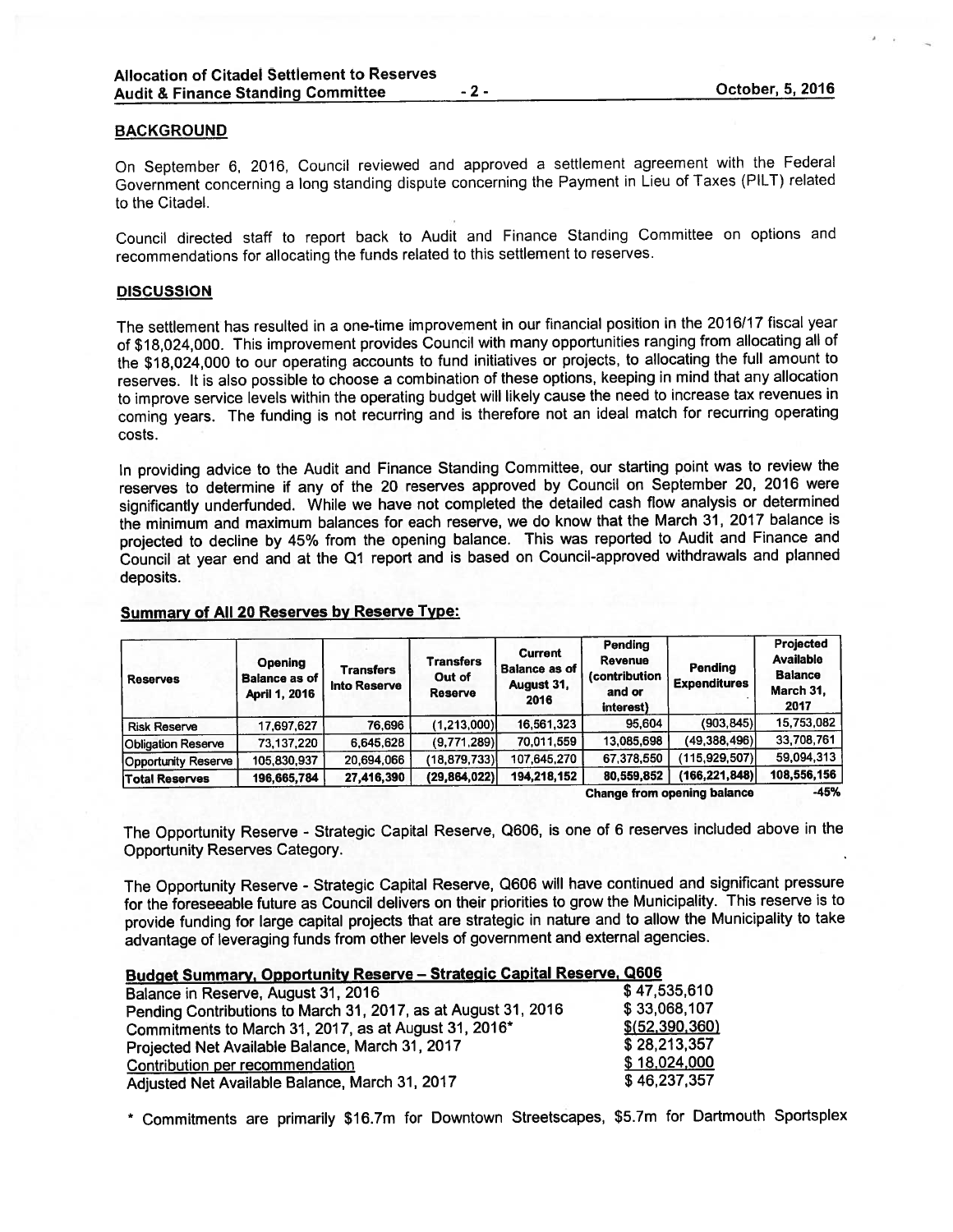Renewal, \$22.0m for the Dartmouth Multi-pad, \$2.9m for Cogswell Interchange, a \$2m contribution to the Discovery Centre, \$2.4m for various strategic studies, including the centre plan, the road network model, the integrate

Some of the main projects that have currently been outlined as strategic to be funded from this reserve are as follows:

- 1) Long-term Arena Strategy
- 2) Dartmouth Sportsplex Renewal
- 3) Police Station
- 4) Cogswell Street Interchange
- 5) Fire Services Training Facility
- 6) Stadium
- 7) Library Facilities Plan
- 8) Performing Arts Centre
- 9) Commuter Rail/Fast Ferry

The costs of these projects are significant. If the settlement funds are placed in this reserve, it will improve Council's ability to fund these projects, reduce the amount of debt financing required, and reduce the impact

As another option, Audit and Finance could recommend that all or a portion of the funds be allocated to the Obligation Reserve – Capital Fund Reserve, Q526. The purpose of this reserve is to provide funding for capital pro

It is rare that the Municipality receives such a significant one-time inflow without restrictions. Normally large significant inflows come as part of infrastructure type programs which have restriction on how the funds can

#### FINANCIAL IMPLICATIONS

The Citadel settlement has resulted in <sup>a</sup> one-time improvement in the financial position of the Municipality of \$18,024,000.

#### RISK CONSIDERATION

There are no significant risks associated with the recommendations in the report. The risks considered rate Low. It should be noted that there is a risk of transferring funds to the operating accounts to fund projects or i

### COMMUNITY ENGAGEMENT

None required.

## ENVIRONMENTAL IMPLICATIONS

None.

### **ALTERNATIVES**

As outlined in the report, the alternatives considered range from allocating the full amount of the